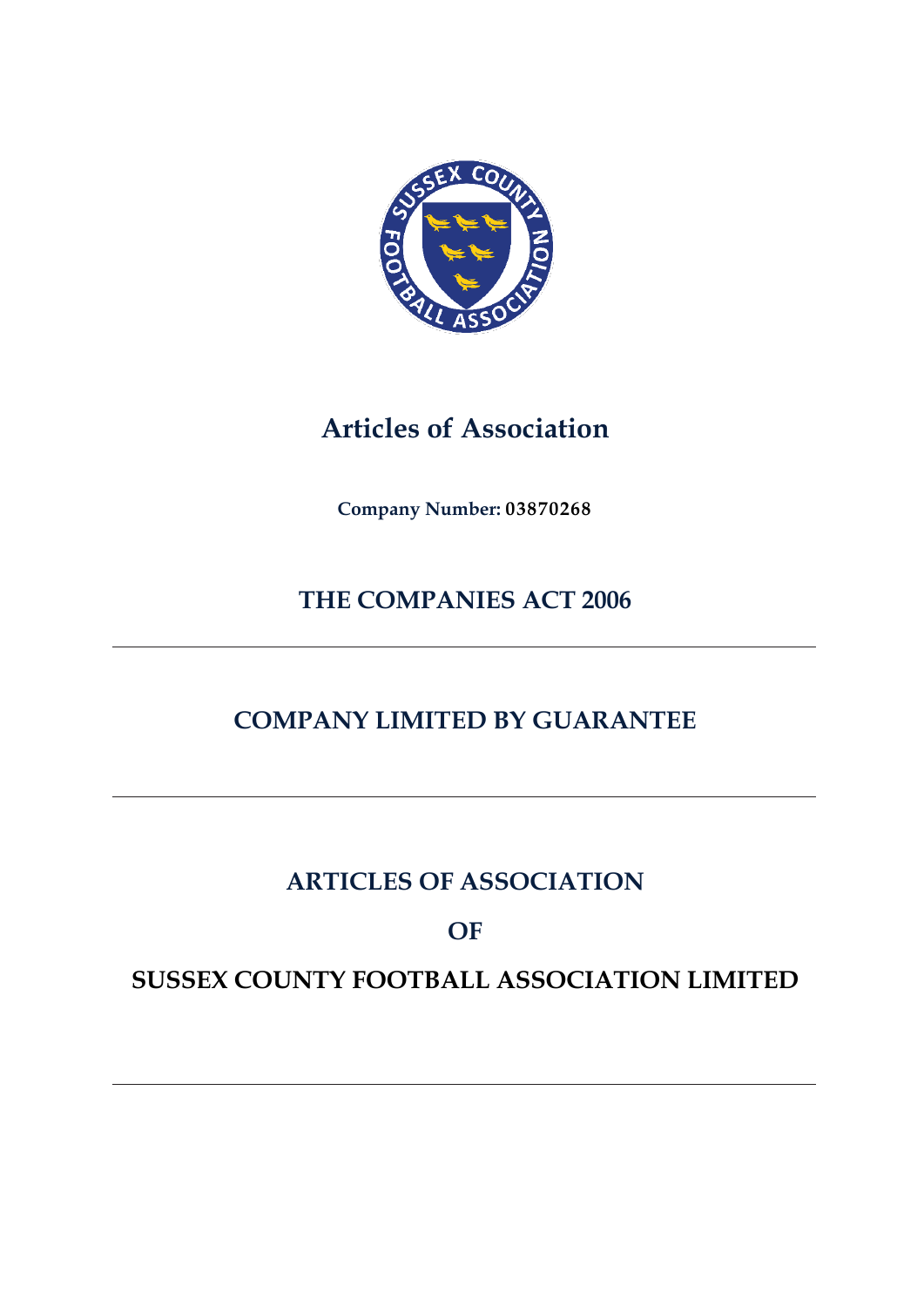# **PART 1: INTERPRETATION**

#### **1. Defined Terms**

In the Articles, unless the context requires otherwise:

**"1986 Act"** – or any numbered section of it, means the **Insolvency Act 1986** or such section as amended, restated or re-enacted from time to time;

**"Act"**– or any numbered section of it, means the **Companies Act 2006** or such section as amended, restated or re-enacted from time to time;

- **"Articles"**  means the Association's articles of association, as amended from time to time;
- **"Associate Member"**  means a member accorded the status of an Associate Member pursuant to the Rules;
- **"Association"**  means the county football association called **Sussex County Football Association**;
- **"chairman**" has the meaning given in Article 13;
- **"chairman of the meeting" –** has the meaning given in Article 28;
- **"county member**" means a member appointed in accordance with Article 38.3 and accorded the status of an Associate Member pursuant to the Rules;
- **"deputy chairman**" means a director appointed in accordance with Article 13.2;
- **"director"**  means a director of the Association appointed in accordance with Article 16.1.1 and accorded the status of a Full Member pursuant to the Rules;
- **"document" or "notice"**  includes, unless otherwise specified, any document or notice sent or supplied by electronic communication;
- **"electronic communication"**  means any document or information sent or supplied in electronic form within the meaning of section 1168 of the Act;
- **"the Football Association"**  means the company called "Football Association Limited" registered in England and Wales with company registration number 00077797;
- **"the Football Association Council"**  means the Council of the Football Association;
- **"Full Member"**  means a member accorded the status of a Full Member pursuant to the Rules;
- **"member"**  has the meaning given in section 112 of the Act when referring to a member of the Association;
- **"Membership Rules"**  has the meaning given in Article 20.3;
- **"model articles"**  means the model articles of association for a private company limited by guarantee set out in Schedule 2 of the **Companies (Model Articles) Regulations**  2008 (SI2008/3229) and any amendment or replacement from time to time;
- **"objects"**  the Association's objects as set out in Article 2;
- **"ordinary resolution"**  has the meaning given in section 282 of the Act and includes such a resolution passed by written resolution;
- **"proxy notice"**  has the meaning given in Article 34;
- **"Rules"**  means the provisions for the regulation of football matters known as the "Rules of The Football Association Limited" and/or "Membership Rules" as applicable from time to time and any regulations, standing orders, decisions, rulings, findings,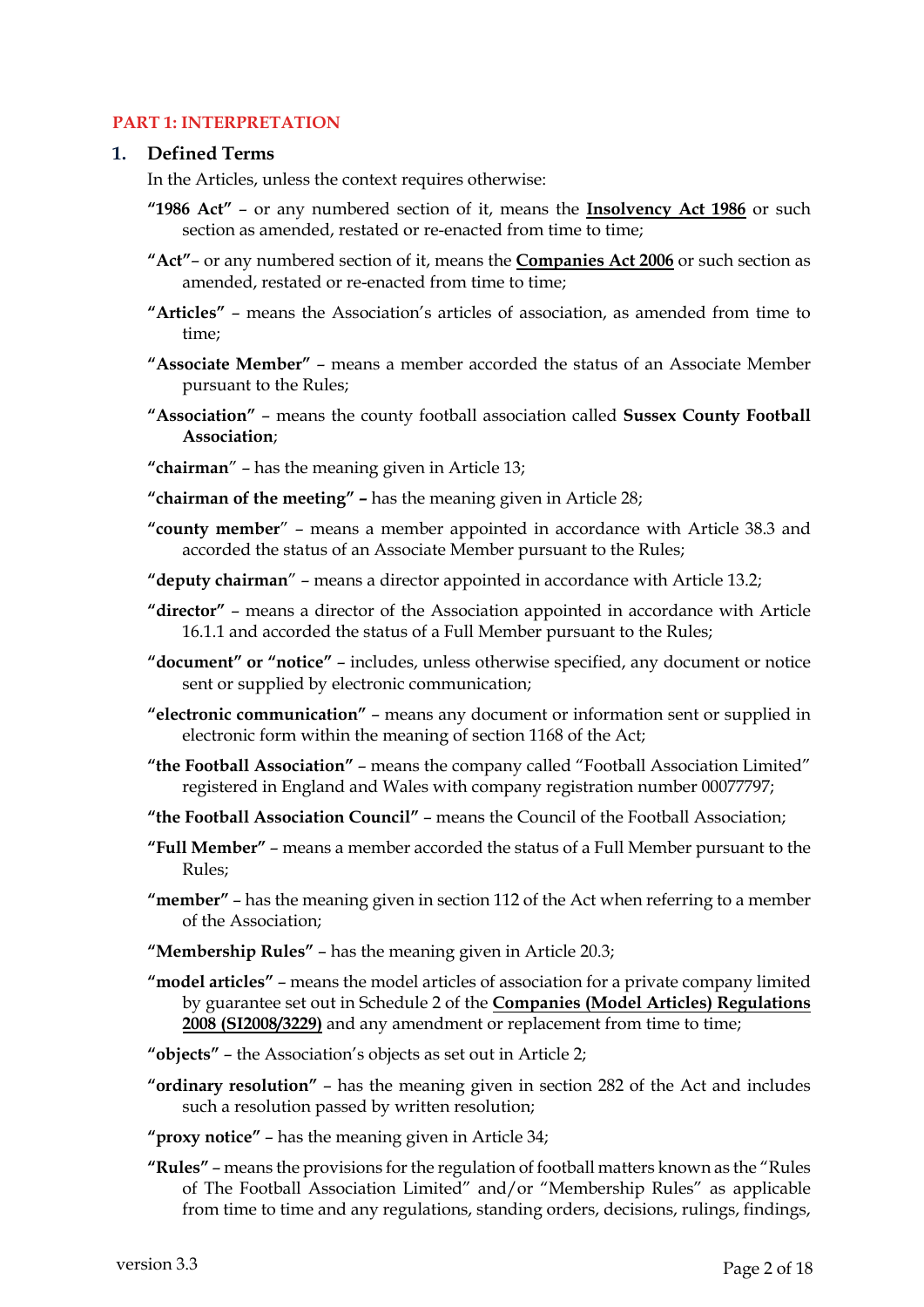penalties or orders of any nature made pursuant to the Rules;

- **"secretary"**  means the Association secretary (if any) and includes any joint, assistant or deputy secretary;
- **"senior independent director"**  has the meaning given in Article 16.4;
- **"special resolution"**  has the meaning given in section 283 of the Act and includes such a resolution passed by written resolution;
- **"statutes"**  means the Act and every other statute or statutory instrument, law or regulation for the time being in force and concerning companies in so far as they apply to the Association;

**"writing"** – means the representation or reproduction of words, symbols or other information in a visible form by any method or combination of methods, whether sent or supplied in electronic form or otherwise; and

**"youth council"** – has the meaning given in Article 38.2;

- 1.1 Words denoting the singular number include the plural number and vice versa; words denoting the masculine gender include the feminine gender; and words denoting persons include bodies corporate (however incorporated) and unincorporated, including unincorporated associations of persons and partnerships.
- 1.2 Unless the context otherwise requires, other words or expressions contained in these Articles bear the same meaning as in the Act.
- 1.3 The model articles shall not apply to the Association.

#### **PART 2: OBJECTS**

#### **2. Objects**

The primary objects for which the Association is established is to operate the county football association and promote participation in amateur football in the County of Sussex, but this shall not restrict the objects of the Association. The directors may do all such other things in furtherance of these objects as they consider fit.

### **PART 3: APPLICATION OF INCOME AND PROPERTY AND DIRECTORS' BENEFITS**

### **3. Application of Income and Property**

- 3.1 The income and property of the Association shall be applied solely towards the promotion of the objects, and no part thereof shall be paid or transferred directly or indirectly, by way of dividend, bonus or otherwise by way of profit, to the members of the Association. This does not prevent:
	- 3.1.1 A member of the Association receiving a benefit from the Association in the capacity of a beneficiary of the Association; or
	- 3.1.2 Reasonable and proper remuneration to any member of the Association for any goods or services provided to the Association.

#### **4. The Association**

The members and directors of the Association shall so exercise their rights, powers and duties and shall where appropriate use their best endeavours to ensure that others conduct themselves so that the business affairs of the Association are carried out in accordance with the Rules for the time being in force.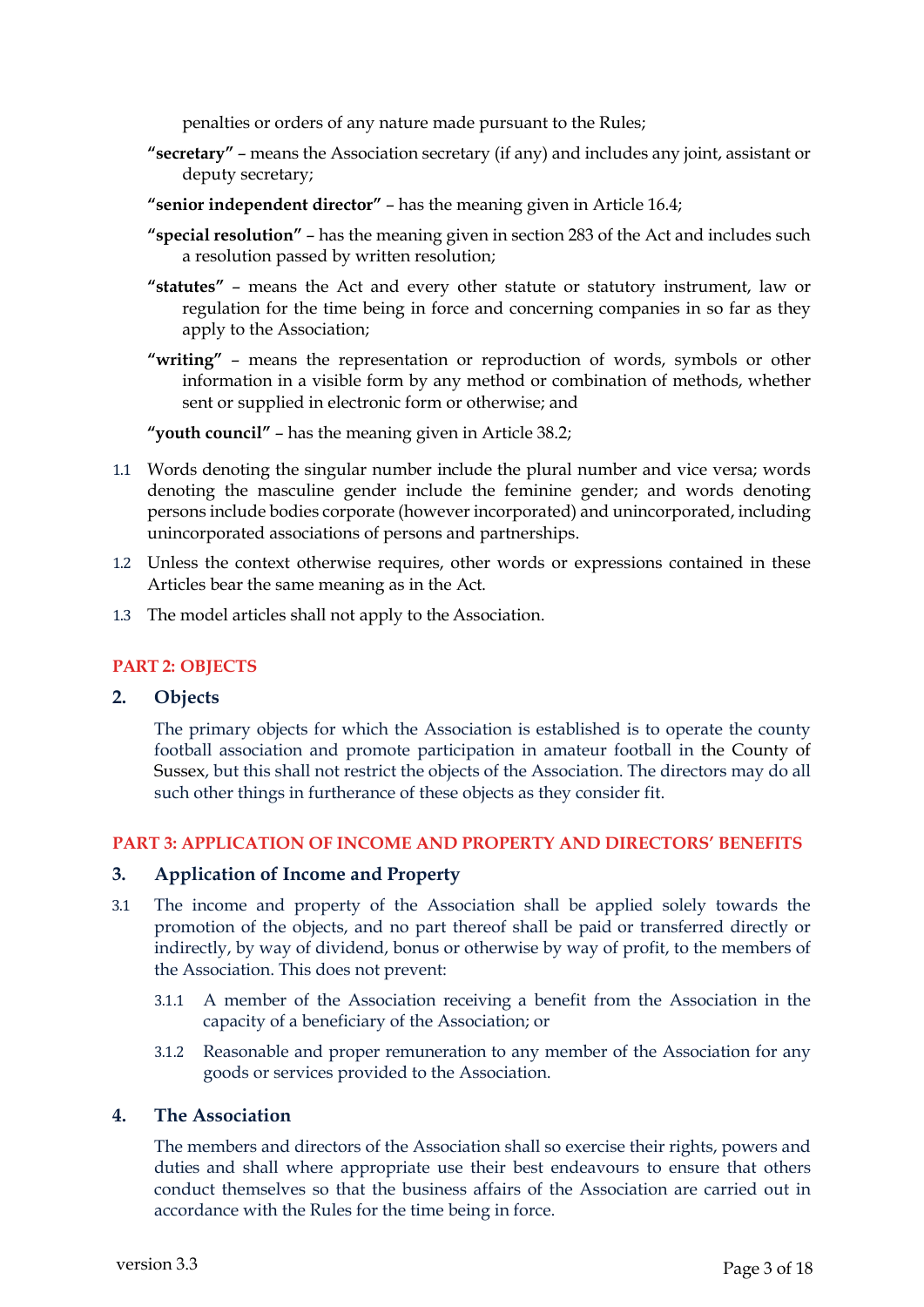# **5. Conflicts of Interest**

- 5.1 A director must declare to the other directors any situation of which he or she is aware in which he or she has, or could have, a direct or indirect interest that conflicts, or might conflict, with the interests of the Association unless the situation cannot reasonably be regarded as likely to give rise to a conflict of interest.
- 5.2 An interest of a director to be disclosed under Article 5.1 may be declared at a meeting of directors, by notice in writing pursuant to section 184 of the Act or by means of a general notice under section 185 of the Act.
- 5.3 If a conflict of interest arises for a director and the conflict is not authorised by virtue of any other provision in the Articles, the remaining directors may authorise such a conflict of interest if each of the following conditions is satisfied:
	- 5.3.1 The director is absent from the part of any meeting at which there is discussion of the conflict of interest, including any arrangement or transaction affecting that other organisation, company or person;
	- 5.3.2 The director does not vote on any such matter and is not to be counted when calculating whether a quorum of directors is present at the meeting; and
	- 5.3.3 The remaining directors are satisfied and agree that it is in the interests of the Association to authorise the conflict of interest which has arisen.

## **PART 4: DIRECTORS**

## **DIRECTORS' POWERS AND RESPONSIBILITIES**

#### **6. Directors' General Authority**

The directors are responsible for the management of the Association's business, for which purpose they may exercise all the powers of the Association and do on behalf of the Association all such acts as may be done by the Association as are not by statutes or by the Articles required to be done by the Association in a general meeting.

## **7. Directors may Delegate**

- 7.1 Subject to the Articles, the directors may delegate any of the powers which are conferred on them under the Articles:
	- 7.1.1 To such person or committee;
	- 7.1.2 By such means (including by power of attorney);
	- 7.1.3 To such an extent;
	- 7.1.4 In relation to such matters or territories; and
	- 7.1.5 On such terms and conditions, as they think fit.
- 7.2 Any such delegation may authorise further delegation of the directors' powers by any person to whom they are delegated.
- 7.3 The directors may revoke any delegation in whole or part or alter its terms and conditions.

## **8. Committees**

8.1 Committees to which the directors delegate any of their powers must contain at least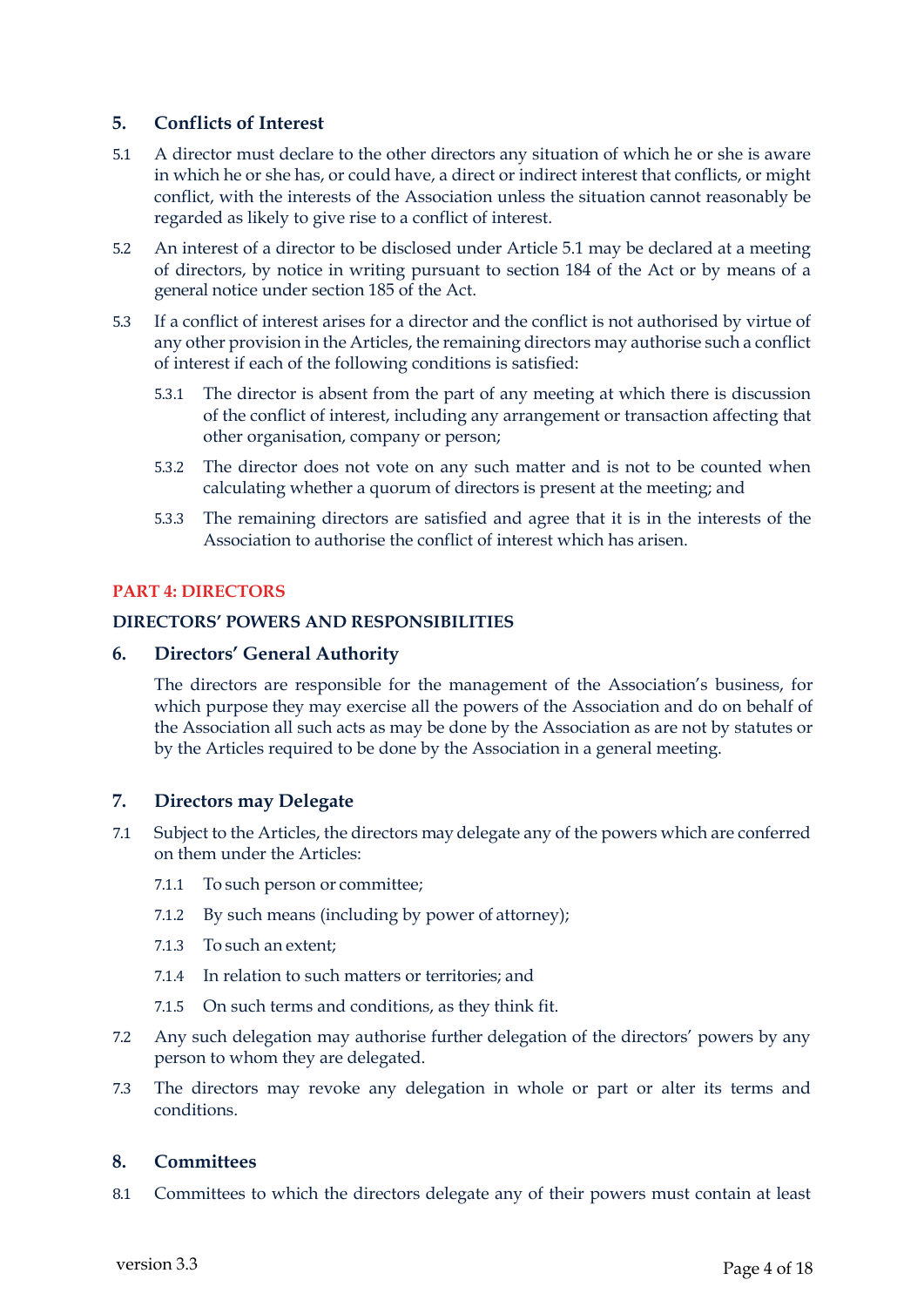one director and must follow procedures which are based as far as they are applicable on those provisions of the Articles which govern the taking of decisions by directors.

- 8.2 The directors may make rules of procedure for all or any committees, which prevail over any rules or bye-laws derived from the Articles if they are not consistent with them.
- 8.3 As a minimum the directors shall maintain an equality committee and any other committees required by the Rules from time to time. The directors shall also maintain an audit committee and a nominations committee unless the directors consider it appropriate for the directors to act in place of such committees, as well as such other committees as the directors consider necessary to support them.

#### **DECISION-MAKING BY DIRECTORS**

#### **9. Meetings of Directors**

- 9.1 Subject to the provisions of these Articles, the directors may meet together for the despatch of business, adjourn and otherwise regulate their meetings as they think fit.
- 9.2 At any time any director may, and the secretary on the requisition of a director shall, summon a meeting of the directors.
- 9.3 Any such notice shall specify where, when and how the meeting is to be held. Any director may waive notice of any meeting and such waiver may be retrospective.
- 9.4 All acts done in good faith by any meeting of the directors or of any committee shall, notwithstanding it being discovered afterwards that there was some defect in the appointment or continuance in office of any such persons or that they or any of them were disqualified, be as valid as if every such person had been duly appointed or had duly continued in office and was qualified to be a director or member of the committee as the case may be.

## **10. Quorum for Meetings and Voting**

- 10.1 The quorum necessary for the transaction of business of the directors may be fixed from time to time by the directors and, unless so fixed at any other number, shall be two.
- 10.2 A meeting of the directors at which a quorum is present shall be competent to exercise all powers and discretions for the time being exercisable by the directors.
- 10.3 Questions arising at any meeting of the directors shall be determined by a majority of votes. In case of an equality of votes the chairman shall have a second or casting vote.

## **11. Participation in Directors' Meetings**

- 11.1 Subject to the Articles, directors "participate" in a directors' meeting, or part of a directors' meeting, when:
	- 11.1.1 The meeting has been called and takes place in accordance with the Articles; and
	- 11.1.2 They can each communicate to the others any information or opinions they have on any particular item of the business of the meeting.
- 11.2 In determining whether directors are participating in a directors' meeting, it is irrelevant where any director is or how they communicate with each other.
- 11.3 If all the directors participating in a meeting are not in the same place, they may decide that the meeting is to be treated as taking place wherever any of them is.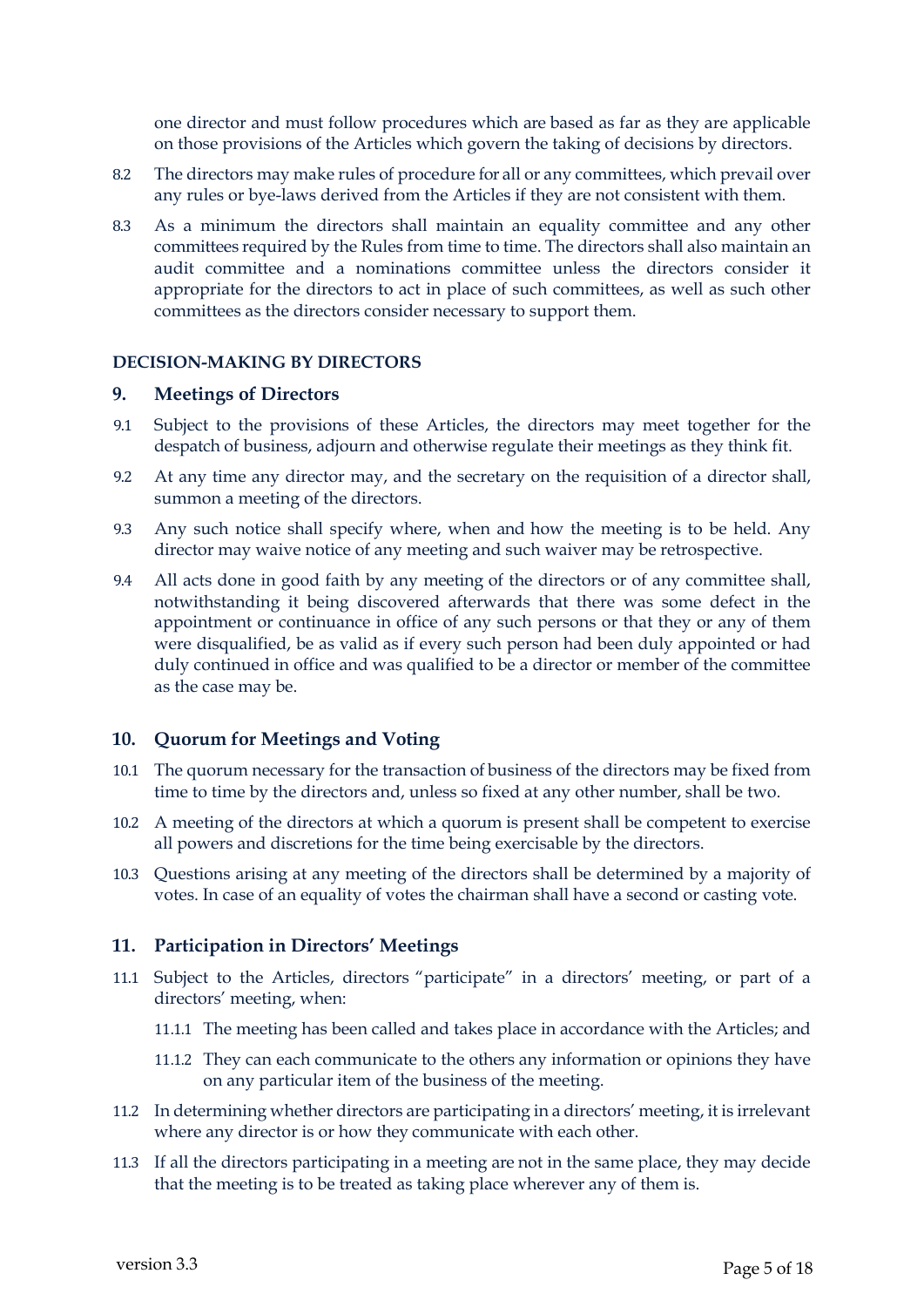# **12. Resolutions in Writing**

- 12.1 A resolution executed by all the directors, or by all the members of a committee constituted under these Articles, shall be as valid and effectual as if it had been passed at a meeting of the directors, or (as the case may be) at a meeting of that committee, which in every case was duly convened and held.
- 12.2 For the purposes of this Article 12:
	- 12.2.1 A resolution shall consist of one or more written instruments or one or more electronic communications sent to an address specified for the purpose by the secretary, or a combination of them, provided that each such written instrument and electronic communication (if more than one) is to the same effect;
	- 12.2.2 A written instrument is executed when the person executing it signs it;
	- 12.2.3 An electronic communication is executed when the person executing it sends it provided that it has been authenticated in such manner (if any) as the secretary shall prescribe;
	- 12.2.4 The directors, or (as the case may be) members of a committee constituted under these Articles, need not execute the same written instrument or electronic communication;
	- 12.2.5 A resolution shall be effective when the secretary certifies that sufficient evidence has been received by him or her that the resolution has been executed in accordance with this Article 12; and
	- 12.2.6 If no secretary is appointed, the chairman shall perform the functions of the secretary under this Article 12.

# **13. Chairing of Directors' Meetings**

- 13.1 The directors will appoint a director to chair directors' meetings (the "chairman"). The nomination committee will review the applications received against the skill-matrix and other criteria decided by the directors at the time and nominate the successful applicant to the directors for appointment as the chairman. The chairman shall not be the chief executive officer of the Association (or any equivalent office holder).
- 13.2 The directors may also appoint a director as the deputy chairman, who shall not be the chief executive officer of the Association (or any equivalent office holder).
- 13.3 The chairman and the deputy chairman so appointed shall be for a three-year term from the date of taking office and are eligible for re-appointment.
- 13.4 The chairman and the deputy chairman appointed shall immediately cease to hold such appointment upon ceasing to be a director.
- 13.5 If the chairman is not participating in a directors' meeting within ten minutes of the time at which it was to start, the deputy chairman shall chair the meeting. If neither the chairman nor the deputy chairman are participating in a directors' meeting within ten minutes of the time at which it was to start, the participating directors must appoint one of themselves to chair it.

# **14. Records of Decisions to be Kept**

The directors must ensure that the Association keeps a record, in writing, for at least 10 years from the date of the decision recorded, of every decision taken by the directors.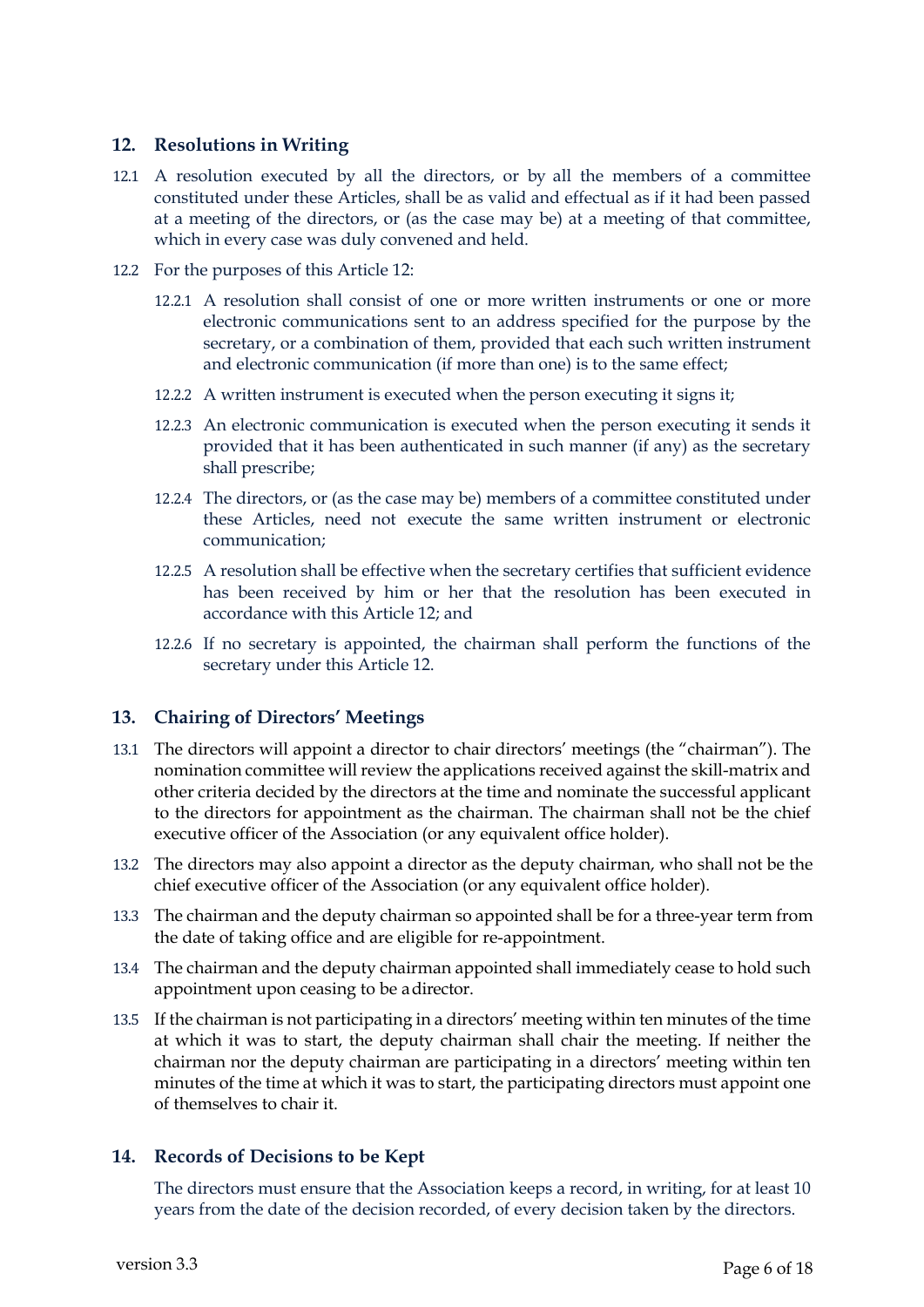### **APPOINTMENT AND RETIREMENT OF DIRECTORS**

#### **15. Number of Directors**

- 15.1 The number of directors shall be subject to a maximum of 12.
- 15.2 No less than one third of the directors from time to time shall be independent.
- 15.3 The board will take all appropriate actions to encourage a minimum of 30% of each gender and commitment to progressing towards a greater diversity on the board.
- 15.4 The directors shall be Full Members of the Association.

## **16. Methods of Appointing Directors**

- 16.1 Save as otherwise provided in the Articles, the directors of the Association shall be:
	- 16.1.1 Such persons as the Association may by ordinary resolution appoint who are willing to act to as a director following a formal, open, transparent and publicly advertised recruitment process;
	- 16.1.2 Such other persons as the directors may from time to time co-opt to the board of directors on a temporary basis, provided that any co-opted director shall not be entitled to hold office for a period of longer than one year save in exceptional circumstances documented by the directors;
	- 16.1.3 The chief executive officer of the Association (by virtue, and during the term, of their office).
- 16.2 No person may be appointed as a director:
	- 16.2.1 Unless he or she has attained the age of 18 years;
	- 16.2.2 In circumstances such that, had he or she already been a director, he or she would have been disqualified from acting under the provisions of Article 18; or
	- 16.2.3 Unless he or she has provided the Association a declaration of good character.
- 16.3 The directors will appoint a director to chair the equality committee established pursuant to Article 8.3. The nomination committee will review the applications received against the skill-matrix and other criteria decided by the directors at the time and nominate the successful applicant to the directors for appointment as the chair of the equality committee. If no existing directors meet the skill-matrix and other criteria decided by the directors at the time then the Association will recruit a director, in accordance with Article 16.1.1, to lead on the matters of equality, diversity and inclusion.
- 16.4 The directors shall nominate an independent non-executive director to act as the senior independent director. The senior independent director shall act as a sounding board for the chairman, serve as an intermediary for the other directors when necessary, act as an alternative contact for members of council if the normal channels of communication to the directors through the chairman or the Association's executive team fail to resolve matters or where the use of such channels may be inappropriate, and lead on the process of appraising the performance of the chairman.
- 16.5 The directors may appoint a person to act to be a director to fill a casual vacancy arising among the directors appointed in accordance with the provisions and make-up of the recruitment process as agreed from time to time by the directors, provided that the appointment does not cause the number of directors to exceed the maximum number of directors. A director so appointed shall hold office until the person they have replaced was due to retire but shall be eligible for re-appointment.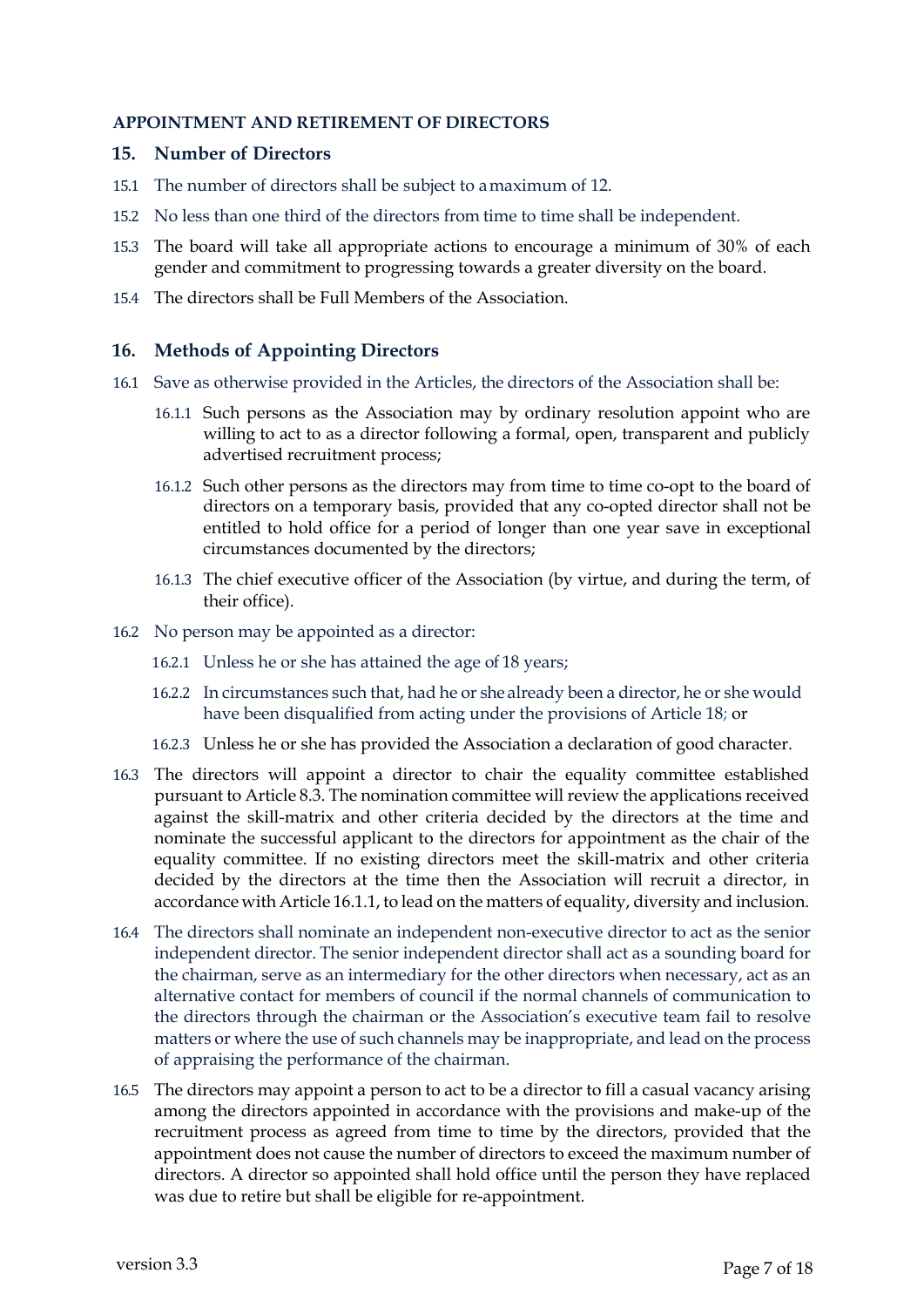# **17. Term of Office**

- 17.1 At the third annual general meeting following the date of his or her appointment, an elected director shall retire from office and may offer himself or herself for reappointment by the members. Elected directors shall not be entitled to offer themselves for re-appointment at more than two annual general meetings at which he or she is eligible for re-appointment in accordance with this Article, provided that:
	- 17.1.1 An elected director may stand for further re-election and serve for a period of up to twelve years from the date of his or her first appointment as a director if he or she is appointed as chairman or appointed to the Football Association Council during his or her term of office as a director; and
	- 17.1.2 The board may in exceptional circumstances permit an elected director to hold office for a period up to a further year beyond the date on which he or she would otherwise have retired without being eligible for re-appointment in accordance with this Article.
- 17.2 If a director retires pursuant to Article 17.1, he or she shall not be eligible for reappointment to the board until a period of four years has passed from the date of his or her retirement.
- 17.3 The term limits in Article 17.1 shall apply from the date of adoption of these Articles.

## **18. Termination of Director's Appointment**

A person ceases to be a director:

- 18.1 If he or she ceases to be a director by virtue of any provision of the Act or he or she becomes prohibited by law from being a director;
- 18.2 If he or she has a bankruptcy order made against him or is declared bankrupt by any court of competent jurisdiction or where he or she makes any arrangement or composition with his or her creditors generally or applies for an interim order under section 253 of the 1986 Act in connection with a voluntary arrangement under the 1986 Act;
- 18.3 If he or she dies or he or she is, or may be, suffering from mental disorder and either:
	- 18.3.1 He or she is admitted to hospital in pursuance of an application for admission for treatment under the Mental Health Act 1983 or any similar law in any jurisdiction; or
	- 18.3.2 An order is made by a court having jurisdiction (whether in the United Kingdom or elsewhere) in matters concerning mental disorder for his or her detention or for the appointment of a receiver, curator bonis or other person to exercise powers with respect to his or her property or affairs;
- 18.4 If by notice in writing to the Association he or she resigns (but only if at least two directors remain in office when the notice of resignation is to take effect);
- 18.5 If such person is subject to a decision of the Football Association that such person be suspended from holding office or from taking part in any football activity relating to the administration or management of a football club;
- 18.6 If he or she is the subject of a decision of the Football Association, UEFA or FIFA that he or she be suspended permanently or for a specified period from taking part in football management and/or football administration and/or any football related activity pursuant to any applicable disciplinary provisions under the rules or statutes of UEFA or FIFA (as appropriate);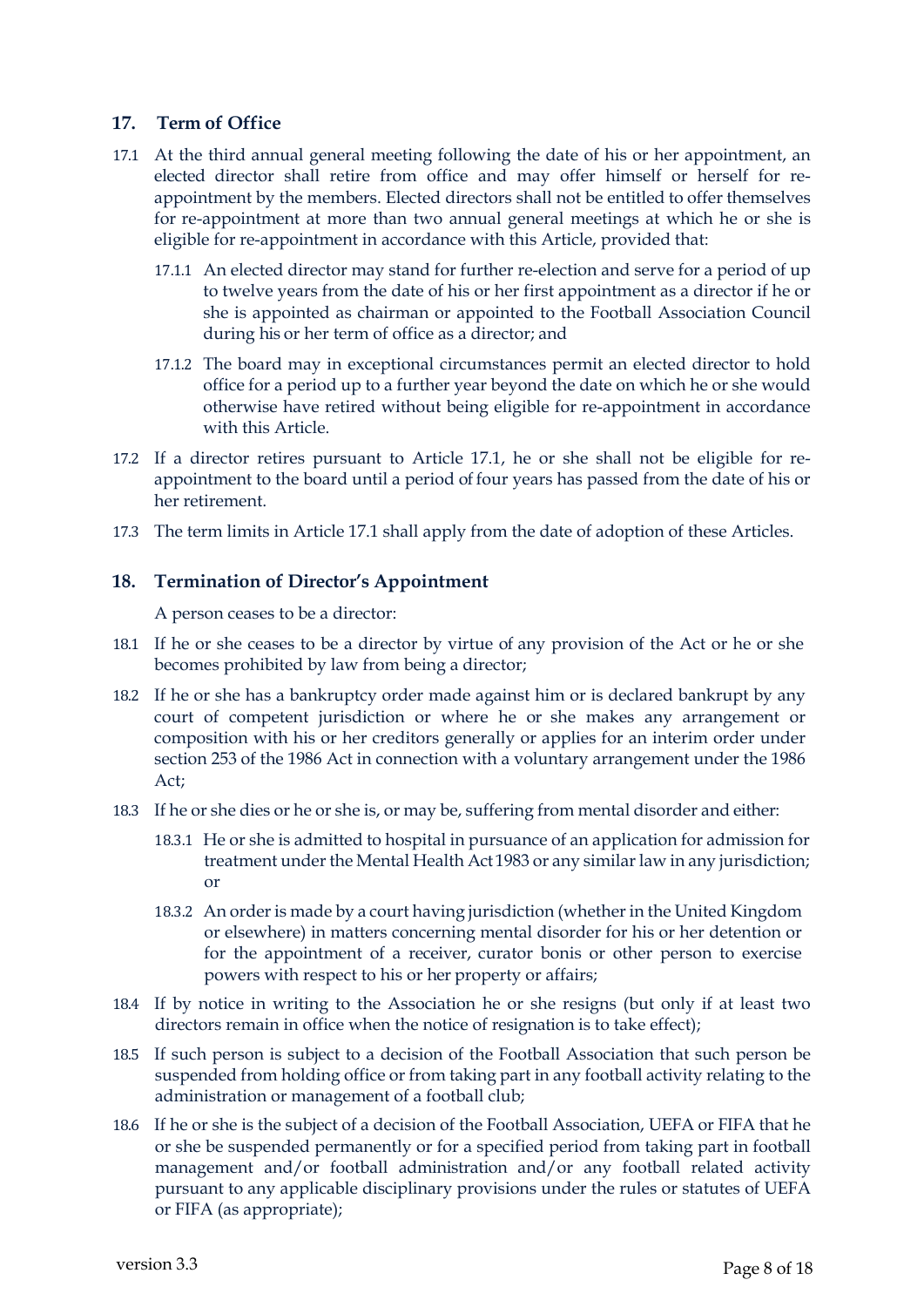- 18.7 If he or she no longer complies with a declaration of good character given by the director upon taking office or the Association's directors' code from time to time;
- 18.8 If he or she ceases to hold office by reason of any order made under the Company Directors Disqualification Act 1986 or by virtue of any provision of the statutes;
- 18.9 If he or she is removed by the members of the Association by a majority vote;
- 18.10 If he or she is convicted of any criminal offence, other than any minor motoring or similar offence that cannot reasonably damage the reputation of the Association; or
- 18.11 Where he or she is an ex officio director, if he or she ceases to hold the office by which he or she became entitled to be a director.

## **19. Directors' Indemnity**

- 19.1 Subject to the provisions of the Act, and so far as may be consistent with the statutes:
	- 19.1.1 Every director and every other officer other than the Association's auditor or the reporting accountant may be indemnified out of the assets of the Association against all costs, charges, losses, expenses and liabilities incurred by him or her in the actual or purported execution and/or discharge of his or her duties and/or the actual or purported exercise of his or her powers and/or otherwise in relation to, or in connection with, his or her duties, powers or offices, in each case to the extent permitted by section 232 of the Act; and
	- 19.1.2 The Association may also provide funds to any director or any other officer (other than the Association's auditor or reporting accountant) or do anything to enable a director or such other officer to avoid incurring expenditure, in each case in the manner permitted by and subject to the restrictions required by section 205 of the Act.

## **PART 5: MEMBERS**

## **BECOMING AND CEASING TO BE A MEMBER**

## **20. Applications for Membership**

- 20.1 The subscribers to the memorandum shall be members of the Association as Associate Members.
- 20.2 No person shall become a member of the Association unless:
	- 20.2.1 That person has completed an application for membership in a form approved by the directors; and
	- 20.2.2 That person has paid the annual subscription, where applicable.
- 20.3 The directors may from time to time establish rules for membership of the Association setting out, inter alia, criteria for membership, categories of membership, rights and obligations of members, and fees payable by members, provided that such rules do not:
	- 20.3.1 Conflict with the articles; and
	- 20.3.2 Allow open membership to all without discrimination on any grounds.

## **21. Termination of Membership**

21.1 A person shall immediately cease to be a member (provided that at least one member remains on the Register of Members thereafter):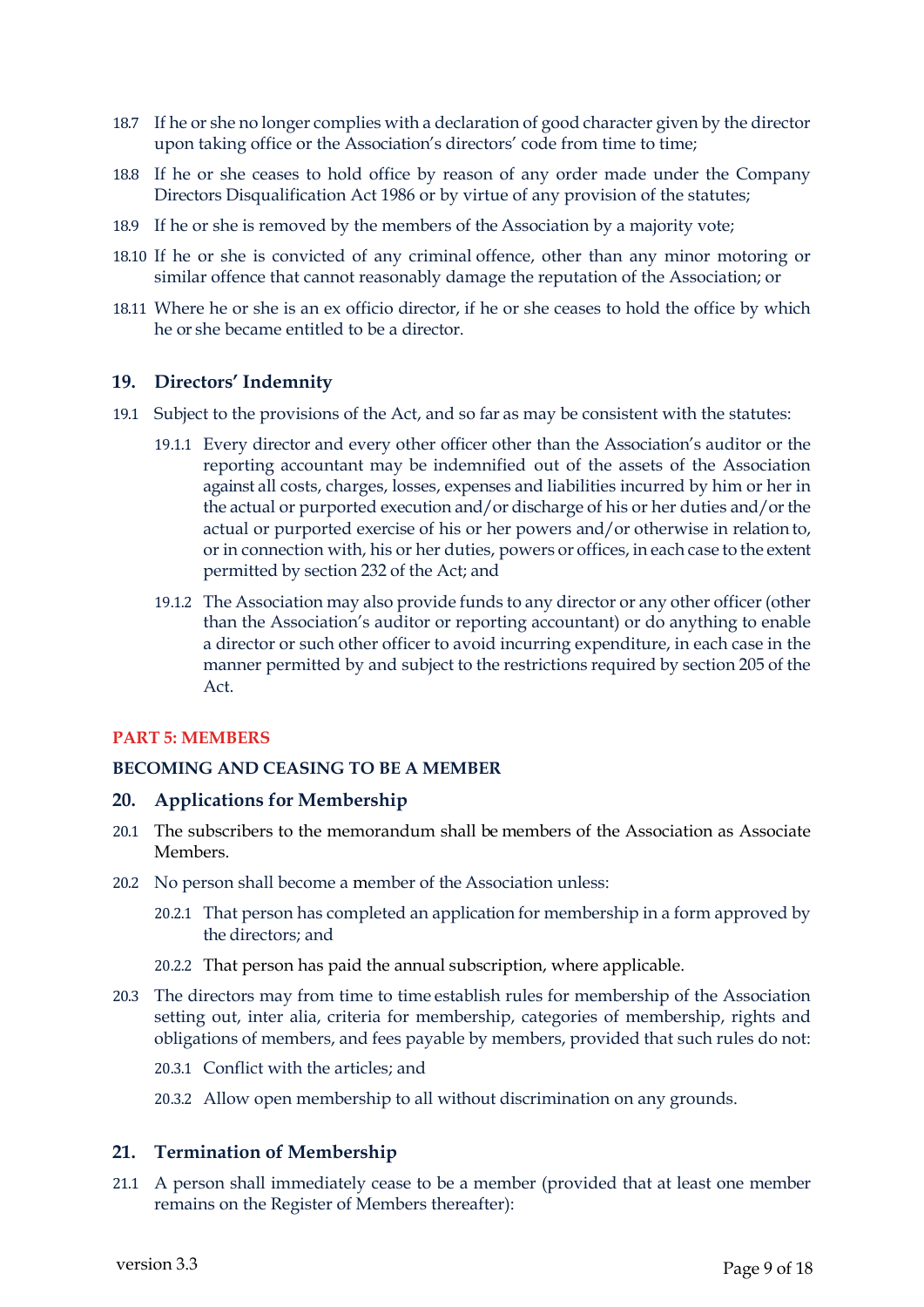- 21.1.1 If the member is removed by notice in writing to the Association signed by a majority of the remaining members;
- 21.1.2 If by notice in writing to the Association, the member resigns his or her membership;
- 21.1.3 If he or she dies; or
- 21.1.4 If he or she fails to pay any subscription, where applicable, as soon as it is due and payable.
- 21.1.5 On the failure of the member to comply or to continue to comply with any condition of membership set out in these Articles or the Membership Rules;
- 21.1.6 It shall be the duty of the directors, if at any time they shall be of the opinion that the interests of the Association so require, by notice in writing sent by prepaid post to a member's address, to request that member to withdraw from membership of the Association within a time specified in such notice. No such notice shall be sent except on a vote of the majority of the directors present and voting, which majority shall include one half of the total number of the directors for the time being.
- 21.1.7 If, on the expiry of the time specified in such notice referred to in Article 21.1.6 above, the member concerned has not withdrawn from membership by submitting written notice of their resignation, or if at any time after receipt of the notice requesting him to withdraw from membership the member shall so request in writing, the matter shall be submitted to a properly convened and constituted meeting of the directors. The directors and the member whose expulsion is under consideration shall be given at least 14 days' notice of the meeting, and such notice shall specify the matter to be discussed. The member concerned shall at the meeting be entitled to present a statement in their defence either verbally or in writing, and they shall not be required to withdraw from membership unless half of the directors present and voting shall, after receiving the statement in their defence, vote for their expulsion, or unless the member fails to attend the meeting without sufficient reason being given. If such a vote is carried, or if the member shall fail to attend the meeting without sufficient reason being given, they shall thereupon cease to be a member and their name shall be erased from the Register of Members.

#### **22. Transfer of Membership**

Membership of the Association is not transferable.

#### **ORGANISATION OF GENERAL MEETINGS**

#### **23. General Meetings**

The directors may whenever they think fit convene a general meeting and shall, following requisition in accordance with the Act, proceed to convene a general meeting in accordance therewith.

## **24. Calling General Meetings**

- 24.1 A general meeting of the Association shall be called by at least 14 days' clear notice.
- 24.2 The Association may give such notice by any means or combination of means permitted by the Act.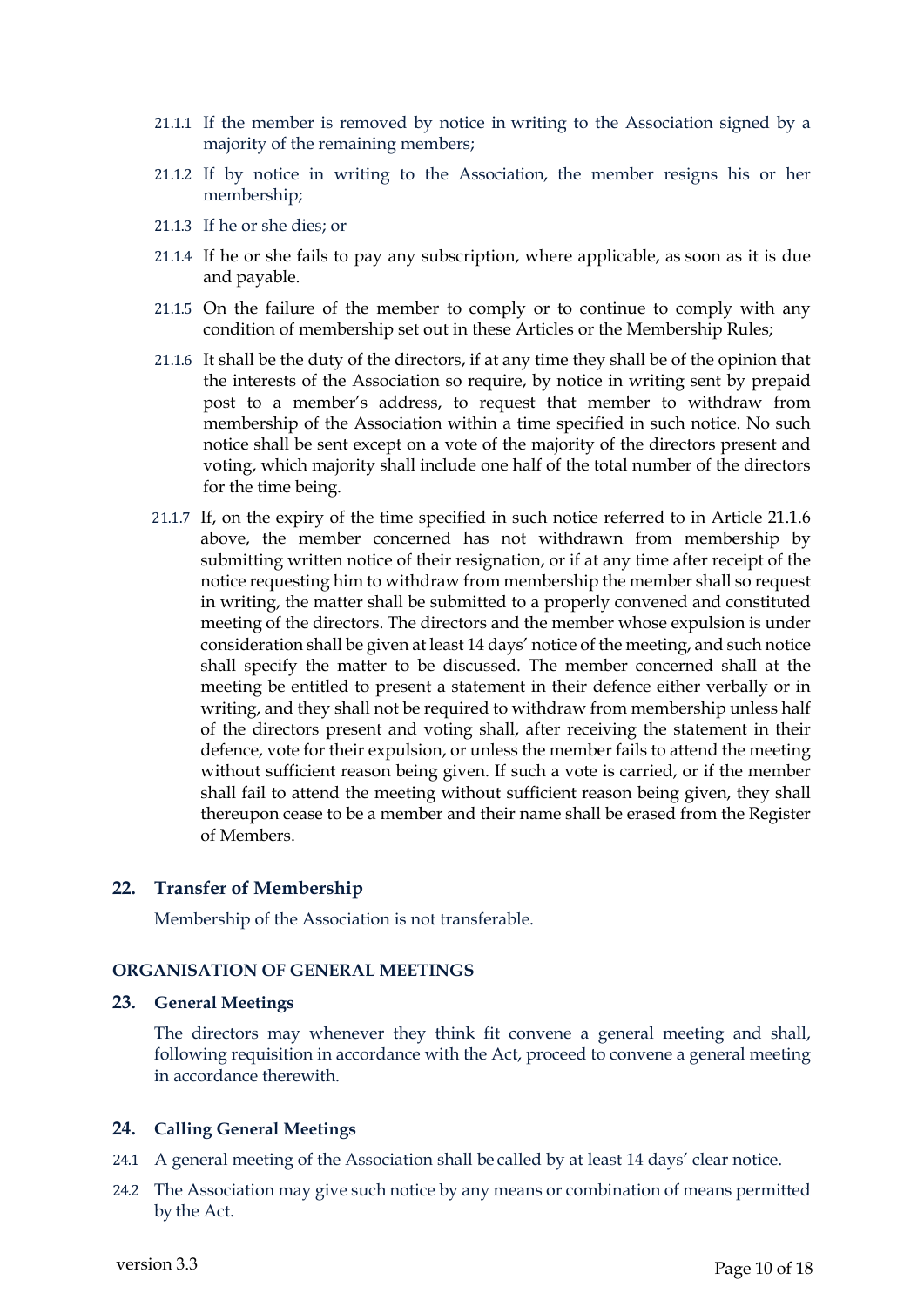24.3 A general meeting, notwithstanding that it has been called by a shorter notice than that specified above, shall be deemed to have been duly called if it is so agreed by a majority in number of the members having a right to attend and vote at the meeting, being a majority who together hold not less than 90 per cent of the total voting rights.

# **25. Notice of General Meetings**

- 25.1 Every notice calling a general meeting shall specify the place and the day and hour of the meeting.
- 25.2 There shall appear with reasonable prominence in every such notice a statement that a member entitled to attend and vote is entitled to appoint a proxy to attend, speak and vote instead of him and that a proxy need not be a member of the Association.
- 25.3 The text of each special resolution to be proposed at the general meeting shall be set out in the notice. Either the text of, or sufficient information to enable a member to understand the purpose of, each ordinary resolution shall be set out in the notice.

# **26. Attendance and Speaking at General Meetings**

- 26.1 A person is able to exercise the right to speak at a general meeting when that person is in a position to communicate to all those attending the meeting, during the meeting, any information or opinions which that person has on the business of the meeting.
- 26.2 A person is able to exercise the right to vote at a general meeting when:
	- 26.2.1 That person is able to vote, during the meeting, on resolutions put to the vote at the meeting; and
	- 26.2.2 That person's vote can be taken into account in determining whether or not such resolutions are passed at the same time as the votes of all the other persons attending the meeting.
- 26.3 The directors may make whatever arrangements they consider appropriate to enable those attending a general meeting to exercise their rights to speak or vote at it.
- 26.4 In determining attendance at a general meeting, it is immaterial whether any two or more members attending it are in the same place as each other.
- 26.5 Two or more persons who are not in the same place as each other attend a general meeting if their circumstances are such that if they have (or were to have) rights to speak and vote at that meeting, they are (or would be) able to exercise them.

# **27. Quorum for General Meetings**

If the Association only has one member that member shall be a quorum. In any other case two members entitled to vote upon the business to be transacted or one-tenth of the total number of such persons for the time being, whichever is the greater, shall be a quorum. A proxy or an authorised representative of a member shall count for the purposes of the quorum. No business other than the appointment of the chairman of the meeting is to be transacted at a general meeting if the persons attending it do not constitute a quorum.

# **28. Chairing General Meetings**

28.1 If the members have not appointed a chairman, or if the chairman is unwilling to chair the meeting or is not present within ten minutes of the time at which a meeting was due to start: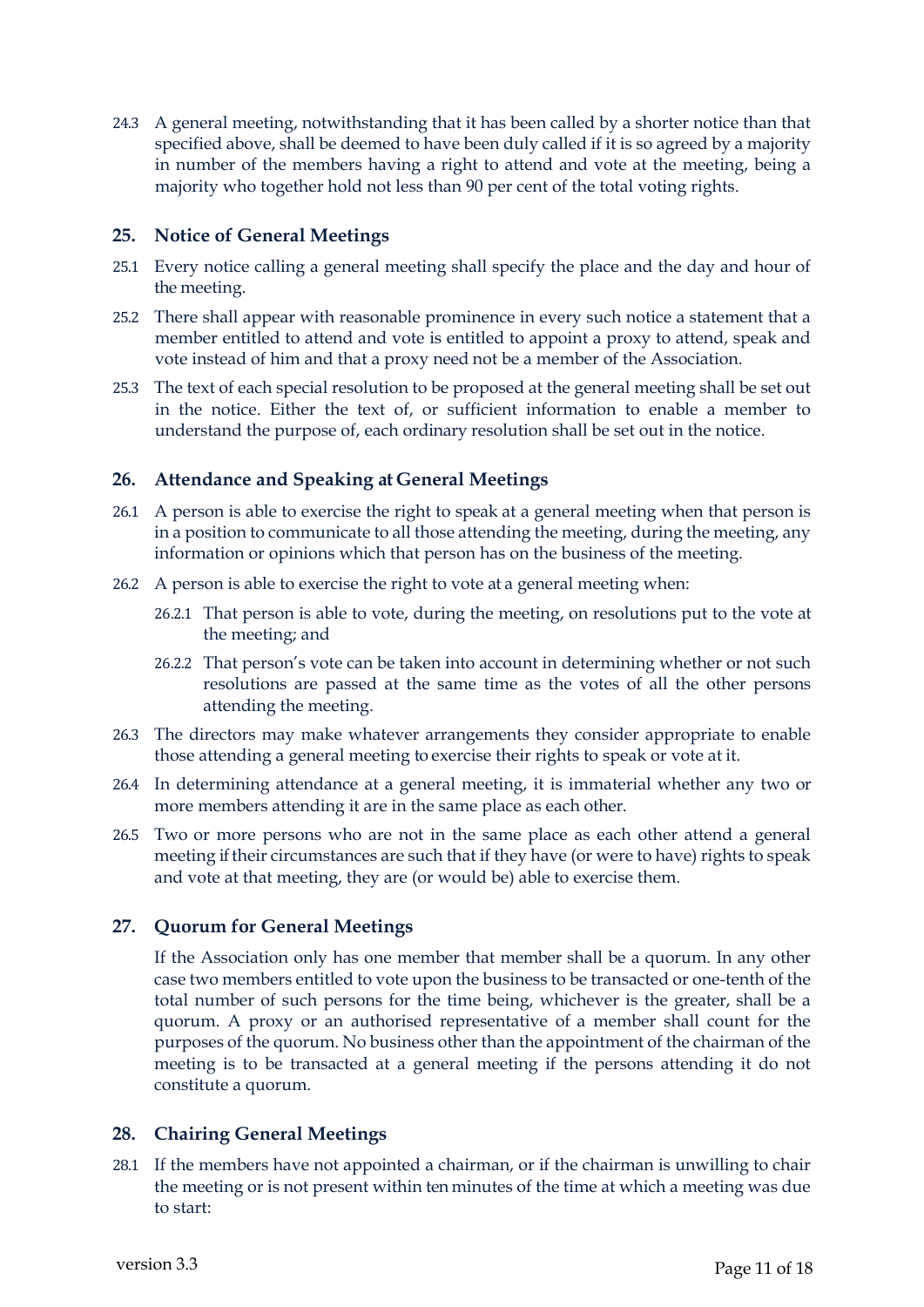- 28.1.1 The directors present; or
- 28.1.2 (If no directors are present) the meeting,

must appoint a director or member to chair the meeting, and the appointment of the chairman of the meeting must be the first business of the meeting.

28.2 The person chairing a meeting in accordance with this Article is referred to as "the chairman of the meeting".

### **29. Attendance and Speaking by Directors and Non-Members**

- 29.1 Directors may attend and speak at general meetings, whether or not they are members.
- 29.2 The chairman of the meeting may permit other persons who are not:
	- 29.2.1 Members of the Association; or
	- 29.2.2 Otherwise entitled to exercise the rights of members in relation to a general meeting, to attend and speak at a general meeting.

### **30. Adjournment**

- 30.1 If the persons attending a general meeting within half an hour of the time at which the meeting was due to start do not constitute a quorum, or if during a meeting a quorum ceases to be present the chairman of the meeting must adjourn it.
- 30.2 The chairman of the meeting may adjourn a general meeting at which a quorum is present if:
	- 30.2.1 The meeting consents to an adjournment; or
	- 30.2.2 It appears to the chairman of the meeting that an adjournment is necessary to protect the safety of any person attending the meeting or ensure that the business of the meeting is conducted in an orderly manner.
- 30.3 The chairman of the meeting must adjourn a general meeting if directed to do so by the meeting.
- 30.4 When adjourning a general meeting, the chairman of the meeting must:
	- 30.4.1 Either specify the time and place to which it is adjourned or state that it is to continue at a time and place to be fixed by the directors; and
	- 30.4.2 Have regard to any directions as to the time and place of any adjournment which have been given by the meeting.
- 30.5 If the continuation of an adjourned meeting is to take place more than 14 days after it was adjourned, the Association must give at least 7 clear days' notice of it (that is, excluding the day of the adjourned meeting and the day on which the notice is given):
	- 30.5.1 To the same persons to whom notice of the Association's general meetings is required to be given; and
	- 30.5.2 Containing the same information which such notice is required to contain.
- 30.6 No business may be transacted at an adjourned general meeting which could not properly have been transacted at the meeting if the adjournment had not taken place.

# **VOTING AT GENERAL MEETINGS**

#### **31. Voting: General**

A resolution put to the vote of a general meeting must be decided on a show of hands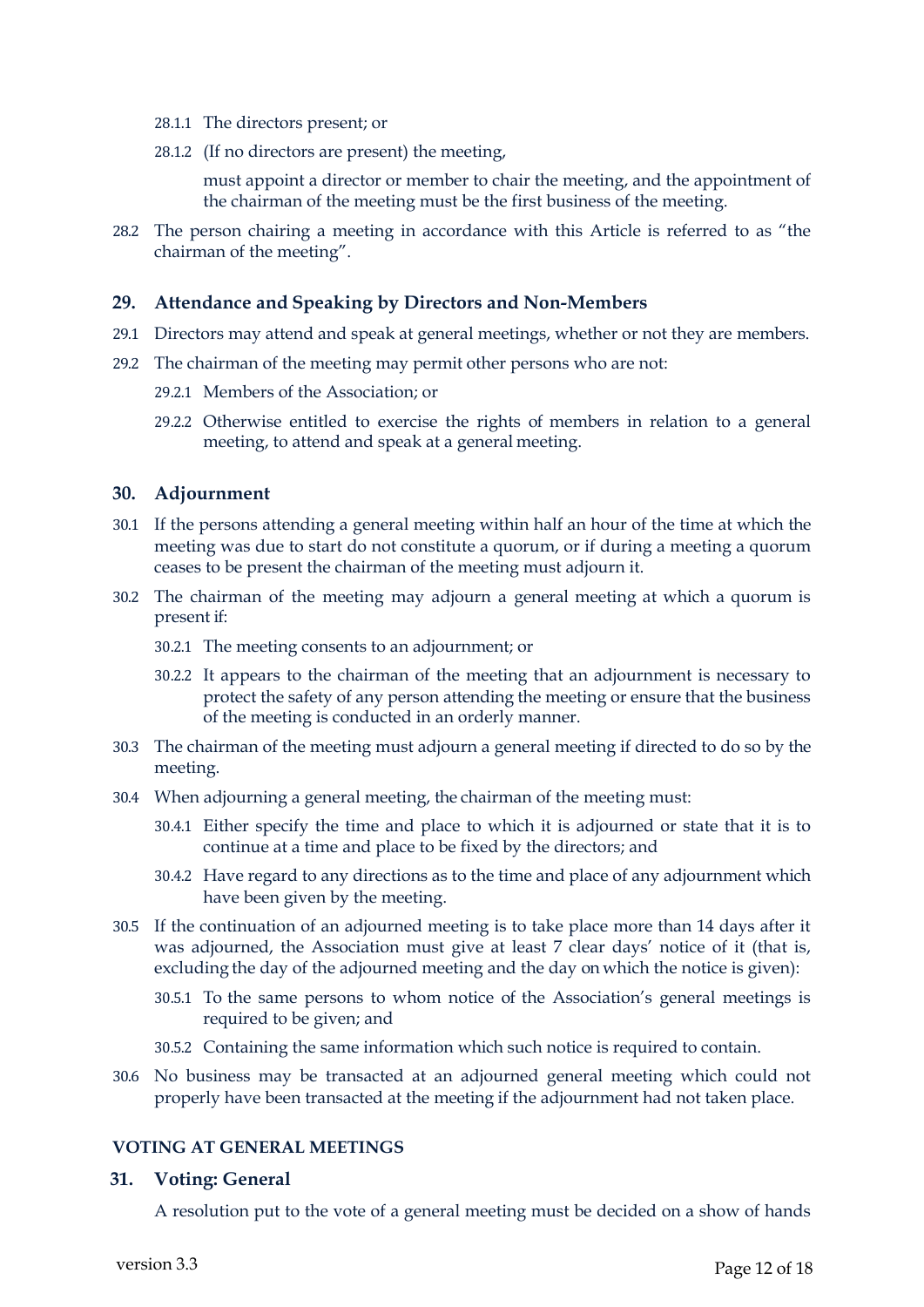unless a poll is duly demanded in accordance with the Articles.

## **32. Errors and Disputes**

- 32.1 No objection may be raised to the qualification of any person voting at a general meeting except at the meeting or adjourned meeting at which the vote objected to is tendered, and every vote not disallowed at the meeting is valid.
- 32.2 Any such objection must be referred to the chairman of the meeting, whose decision is final.

### **33. Poll Votes**

- 33.1 A poll on a resolution may be demanded:
	- 33.1.1 In advance of the general meeting where it is to be put to the vote; or
	- 33.1.2 At a general meeting, either before a show of hands on that resolution or immediately after the result of a show of hands on that resolution is declared.
- 33.2 A poll may be demanded by:
	- 33.2.1 The chairman of the meeting;
	- 33.2.2 The directors;
	- 33.2.3 Two or more persons having the right to vote on the resolution; or
	- 33.2.4 A person or persons representing not less than one tenth of the total voting rights of all the members having the right to vote on the resolution.
- 33.3 A demand for a poll may be withdrawn if:
	- 33.3.1 The poll has not yet been taken; and
	- 33.3.2 The chairman of the meeting consents to the withdrawal.
- 33.4 Polls must be taken immediately and in such manner as the chairman of the meeting directs.

## **34. Content of Proxy Notices**

- 34.1 Proxies may only validly be appointed by a notice in writing (a "proxy notice'') which:
	- 34.1.1 States the name and address of the member appointing the proxy;
	- 34.1.2 Identifies the person appointed to be that member's proxy and the general meeting in relation to which that person is appointed;
	- 34.1.3 Is signed by or on behalf of the member appointing the proxy, or is authenticated in such manner as the directors may determine; and
	- 34.1.4 Is delivered to the Association in accordance with the Articles and any instructions contained in the notice of the general meeting to which they relate.
- 34.2 The Association may require proxy notices to be delivered in a particular form and, subject to the Act, by a particular time and may specify different forms for different purposes.
- 34.3 Proxy notices may specify how the proxy appointed under them is to vote (or that the proxy is to abstain from voting) on one or more resolutions.
- 34.4 Unless a proxy notice indicates otherwise, it must be treated as: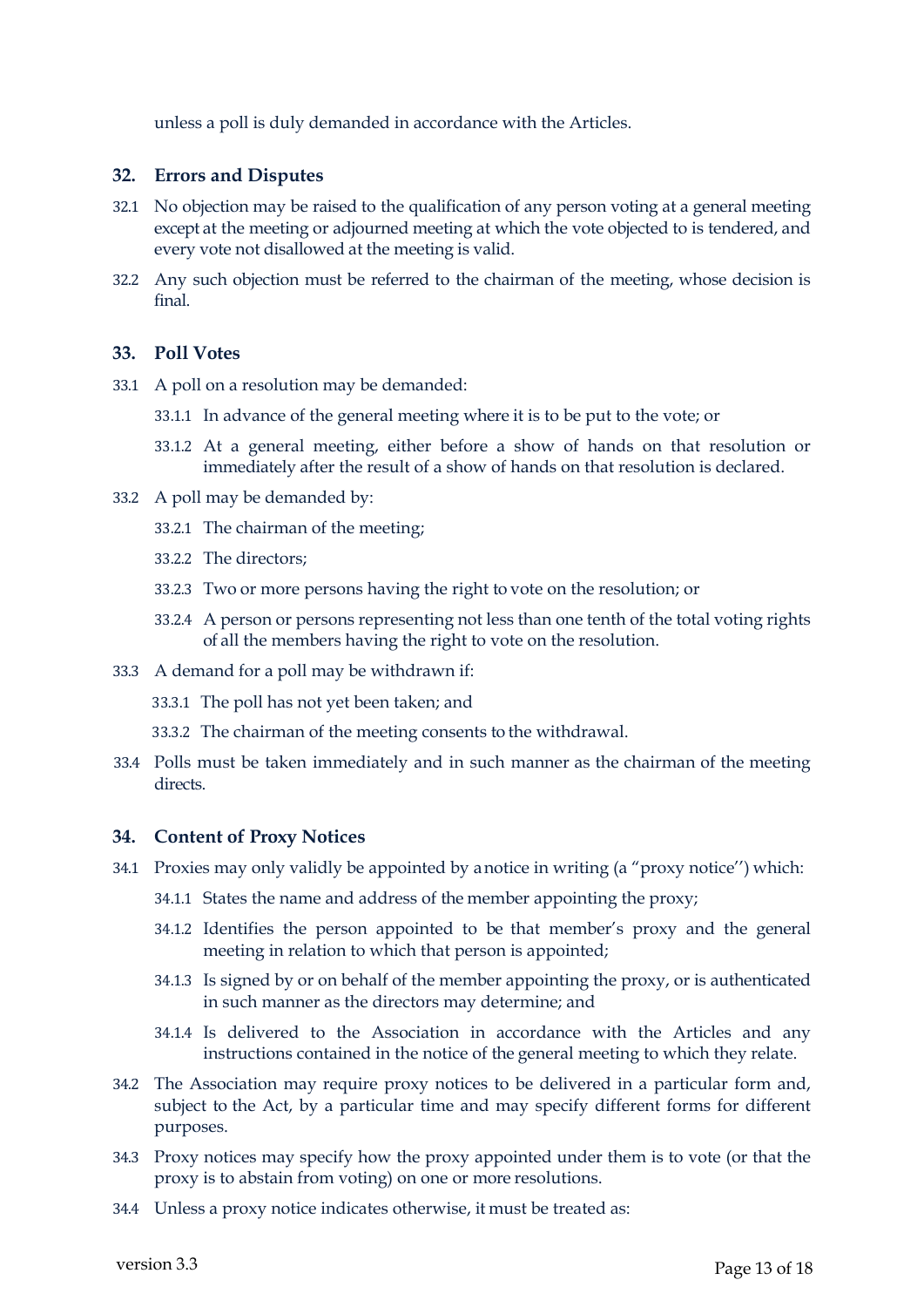- 34.4.1 Allowing the person appointed under it as a proxy discretion as to how to vote on any ancillary or procedural resolutions put to the meeting; and
- 34.4.2 Appointing that person as a proxy in relation to any adjournment of the general meeting to which it relates as well as the meeting itself.

### **35. Delivery of Proxy Notices**

- 35.1 A person who is entitled to attend, speak or vote (either on a show of hands or on a poll) at a general meeting remains so entitled in respect of that meeting or any adjournment of it, even though a valid proxy notice has been delivered to the Association by or on behalf of that person.
- 35.2 An appointment under a proxy notice may be revoked by delivering to the Association a notice in writing given by or on behalf of the person by whom or on whose behalf the proxy notice was given.
- 35.3 A notice revoking a proxy appointment only takes effect if it is delivered before the start of the meeting or adjourned meeting to which it relates.
- 35.4 If a proxy notice is not executed by the person appointing the proxy, it must be accompanied by written evidence of the authority of the person who executed it to execute it on the appointor's behalf.

#### **36. Amendments to Resolutions**

- 36.1 An ordinary resolution to be proposed at a general meeting may be amended by ordinary resolution if:
	- 36.1.1 Notice of the proposed amendment is given to the Association in writing by a person entitled to vote at the general meeting at which it is to be proposed not less than 48 hours before the meeting is to take place (or such later time as the chairman of the meeting may determine); and
	- 36.1.2 The proposed amendment does not, in the reasonable opinion of the chairman of the meeting, materially alter the scope of the resolution.
- 36.2 A special resolution to be proposed at a general meeting may be amended by ordinary resolution if:
	- 36.2.1 The chairman of the meeting proposes the amendment at the general meeting at which the resolution is to be proposed; and
	- 36.2.2 The amendment does not go beyond what is necessary to correct a grammatical or other non-substantive error in the resolution.
- 36.3 If the chairman of the meeting, acting in good faith, wrongly decides that an amendment to a resolution is out of order, the chairman's error does not invalidate the vote on that resolution.

### **37. Resolutions in Writing**

- 37.1 A resolution executed by such number of members as would have been required to vote for the resolution had it been proposed in general meeting at which all of the members were present and voting shall be as valid and effectual as if it had been passed at a general meeting duly convened and held.
- 37.2 For the purposes of this Article 37: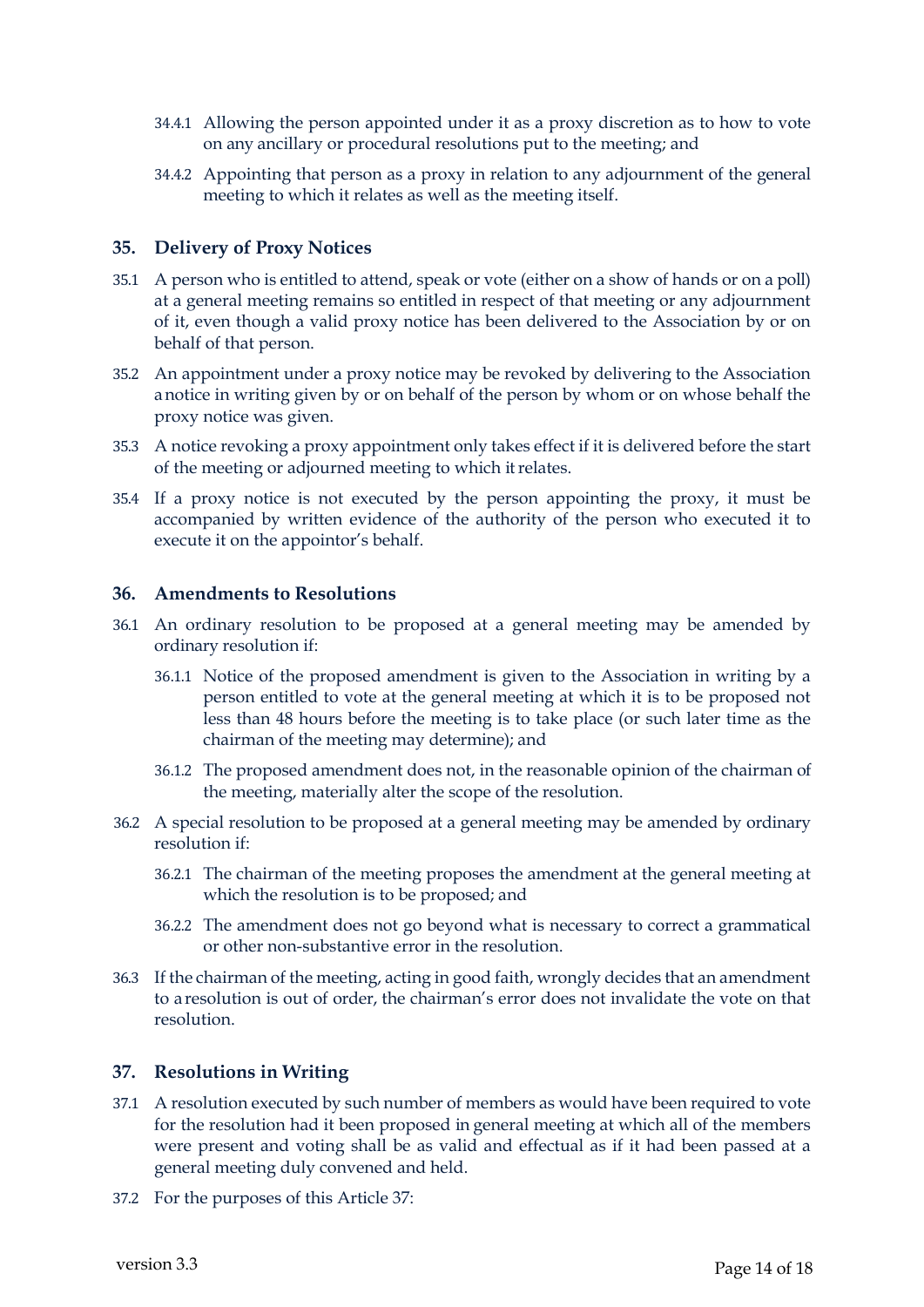- 37.2.1 A resolution shall consist of one or more written instruments or one or more electronic communications sent to an address specified for the purpose by the secretary, or a combination of them, provided that each such written instrument and electronic communication (if more than one) is to the same effect;
- 37.2.2 A written instrument is executed when the person executing it signs it;
- 37.2.3 An electronic communication is executed when the person executing it sends it provided that it has been authenticated in such manner (if any) as the secretary shall prescribe;
- 37.2.4 The members need not execute the same written instrument or electronic communication;
- 37.2.5 A resolution shall be effective when the secretary certifies that sufficient evidence has been received by him or her that the resolution has been executed in accordance with this Article 37;
- 37.2.6 If no secretary is appointed, the chairman shall perform the functions of the secretary under this Article 37;
- 37.2.7 The resolution must be accompanied by a statement informing the member how to signify his or her agreement to it and the date by which this is to be done; and
- 37.2.8 A proposed written resolution will lapse if it is not passed before 28 days from the circulation date.

# **PART 6: COUNTY MEMBERS AND YOUTH COUNCIL**

#### **38. Bodies**

- 38.1 There shall be a body known as the county members of Association.
- 38.2 There shall also be a body known as the youth council of the Association, to represent the interests of young people.
- 38.3 The following shall be county members and youth council members with the status of Associate Members of the Association:
	- 38.3.1 Any person who applied and appointed by the directors in accordance with the provisions and requirements of the application and appointment process as agreed from time to time by the directors.
- 38.4 Any person who holds a position of county member other than as a current member of the Association shall only be entitled to be an honorary member, entitled to attend but not vote at members' meetings.

## **39. Term Limits**

- 39.1 Each county member shall serve as a county member from the date of his or her appointment until vacation of office in accordance with these Articles. A county member shall serve office for a maximum of three terms of three years, at which point he or she shall retire. Each term shall run from the date of his or her appointment or most recent re-appointment until end of the time period of a term of office at which point, subject to any provisions of any terms, he or she shall be eligible for re-appointment.
- 39.2 A county member who is a director shall be entitled to remain on as an honorary member, entitled to attend but not vote at county members meetings, for such period beyond which he or she would otherwise be required to retire in accordance with Article 39.1 as he or she remains a director.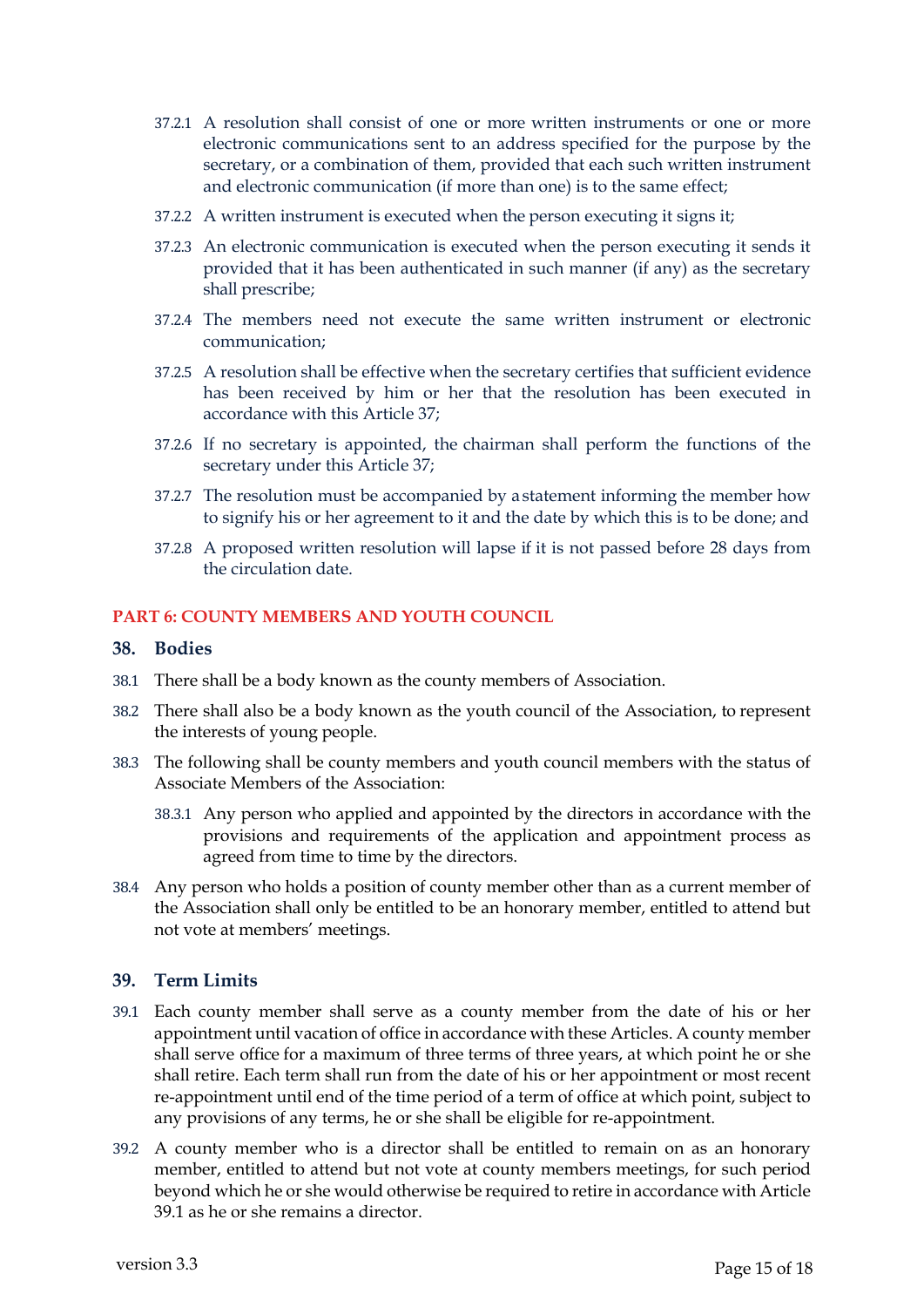39.3 The directors may in exceptional circumstances where a suitable replacement cannot be found permit a member to serve for a further term of the same length as set out in Article 39.1 beyond the date on which he or she would otherwise have retired without being eligible for re-appointment in accordance with Article 39.1.

# **40. Powers of Members and Youth Council**

- 40.1 The directors may amend or adopt standing orders or relevant terms of reference regulating the conduct of business of members.
- 40.2 The members shall have the powers set out in the relevant terms of reference, and may have rights to consult and challenge the directors on matters agreed in the relevant terms of reference, but in no event can the members make any decision on any financial or commercial matter or override the ultimate decision making authority and powers of the directors.
- 40.3 The directors may amend or adopt standing orders or relevant terms of reference regulating the business and membership of youth council.
- 40.4 The youth council shall have the powers set out in the relevant terms of reference, and may have rights to consult and challenge the directors on matters agreed in the relevant terms of reference, but in no event can the youth council make any decision on any financial or commercial matter or override the ultimate decision making authority and powers of the directors.

## **PART 7: LIABILITY OF MEMBERS AND DISSOLUTION**

## **41. Liability of Members**

- 41.1 Each member undertakes that, if the Association is wound up while he or she is a member or within one year after he or she ceases to be a member, he or she will contribute an amount to the assets of the Association as may be required for:
	- 41.1.1 Payment of the Association's debts and liabilities contracted before he or she ceases to be a member;
	- 41.1.2 Payment of the costs, charges and expenses of winding up; and
	- 41.1.3 Adjustment of the rights of the contributories among themselves, provided that such amount shall not in aggregate exceed £1.

## **PART 8: ADMINISTRATIVE ARRANGEMENTS**

## **42. Means of Communication to be Used**

- 42.1 Subject to the Articles, anything sent or supplied by or to the Association under the Articles may be sent or supplied in any way in which the Act provides for documents or information which are authorised or required by any provision of that Act to be sent or supplied by or to the Association.
- 42.2 Subject to the Articles, any notice or document to be sent or supplied to a director in connection with the taking of decisions by directors may also be sent or supplied by the means by which that director has asked to be sent or supplied with such notices or documents for the time being.
- 42.3 A director may agree with the Association that notices or documents sent to that director in a particular way are to be deemed to have been received within a specified time of their being sent, and for the specified time to be less than 48 hours.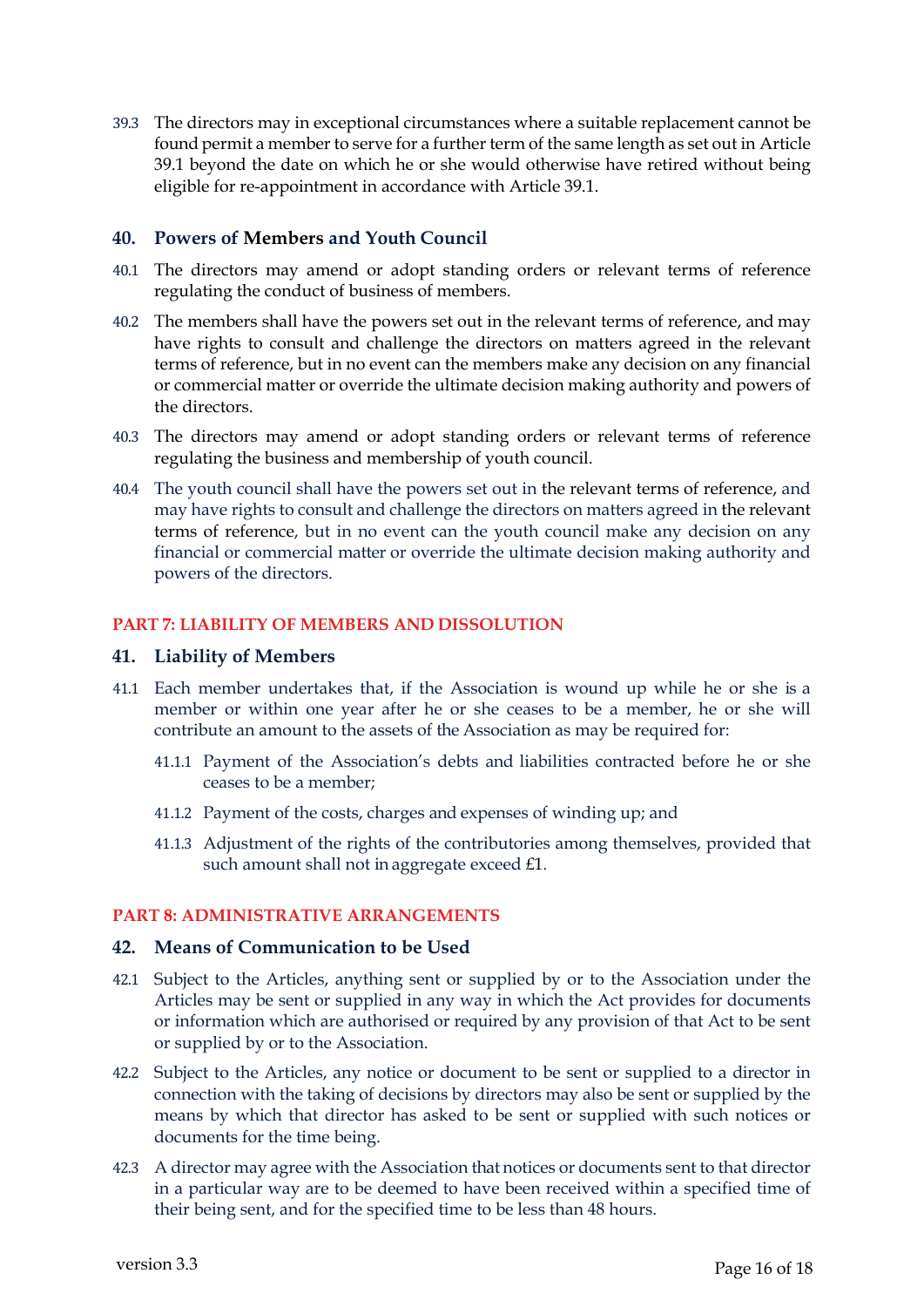## **43. When Notice or Other Communications are Deemed to Have Been Received**

- 43.1 Any notice, document or information sent or supplied by the Association to the members or any of them:
	- 43.1.1 By post, shall be deemed to have been received 24 hours after the time at which the envelope containing the notice, document or information was posted unless it was sent by second class post, or there is only one class of post, or it was sent by air mail to an address outside the United Kingdom, in which case it shall be deemed to have been received 48 hours after it was posted. Proof that the envelope was properly addressed, prepaid and posted shall be conclusive evidence that the notice, document or information was sent;
	- 43.1.2 By being left at a member's registered address, or such other postal address as notified by the member to the Association for the purpose of receiving Association communications, shall be deemed to have been received on the day it was left;
	- 43.1.3 By electronic means, shall be deemed to have been received 24 hours after it was sent. Proof that a notice, document or information in electronic form was addressed to the electronic address provided by the member for the purpose of receiving communications from the Association shall be conclusive evidence that the notice, document or information was sent; and
	- 43.1.4 By making it available on a website, shall be deemed to have been received on the date on which notification of availability on the website is deemed to have been received in accordance with this Article or, if later, the date on which it is first made available on the website.

## **44. Secretary**

A secretary may be appointed by the directors for such time, at such remuneration and upon such conditions as the directors may think fit, and any secretary so appointed may be removed by the directors. The directors may from time to time by resolution appoint an assistant or deputy secretary, and any person so appointed may act in place of the secretary if there be no secretary or no secretary capable of acting.

## **45. Accounts**

- 45.1 The directors shall cause proper and adequate books of account to be kept to enable accounts to be prepared which comply with the relevant provisions of the Act and the statutes. Proper and adequate books shall not be deemed to be kept and/or deemed sufficient if there are not kept such books of account as are necessary to give a true and fair view of the state of the affairs of the Association, to show and explain its transactions and to disclose with reasonable accuracy at any time, the financial position of the Association at any time.
- 45.2 The books of account shall be kept at the registered office of the Association, or, subject to section 388 of the Act, at such other place or places as the directors shall think fit and shall always be open to the inspection of any director.
- 45.3 The Association must, pursuant to section 423 of the Act, send a copy of its annual accounts and reports for each financial year to every member, to every holder of the Association's debentures and to every person who isentitled to receive notice of general meetings. Copies need not be sent to a person for whom the Association does not have a current address as defined in section 423 of the Act.